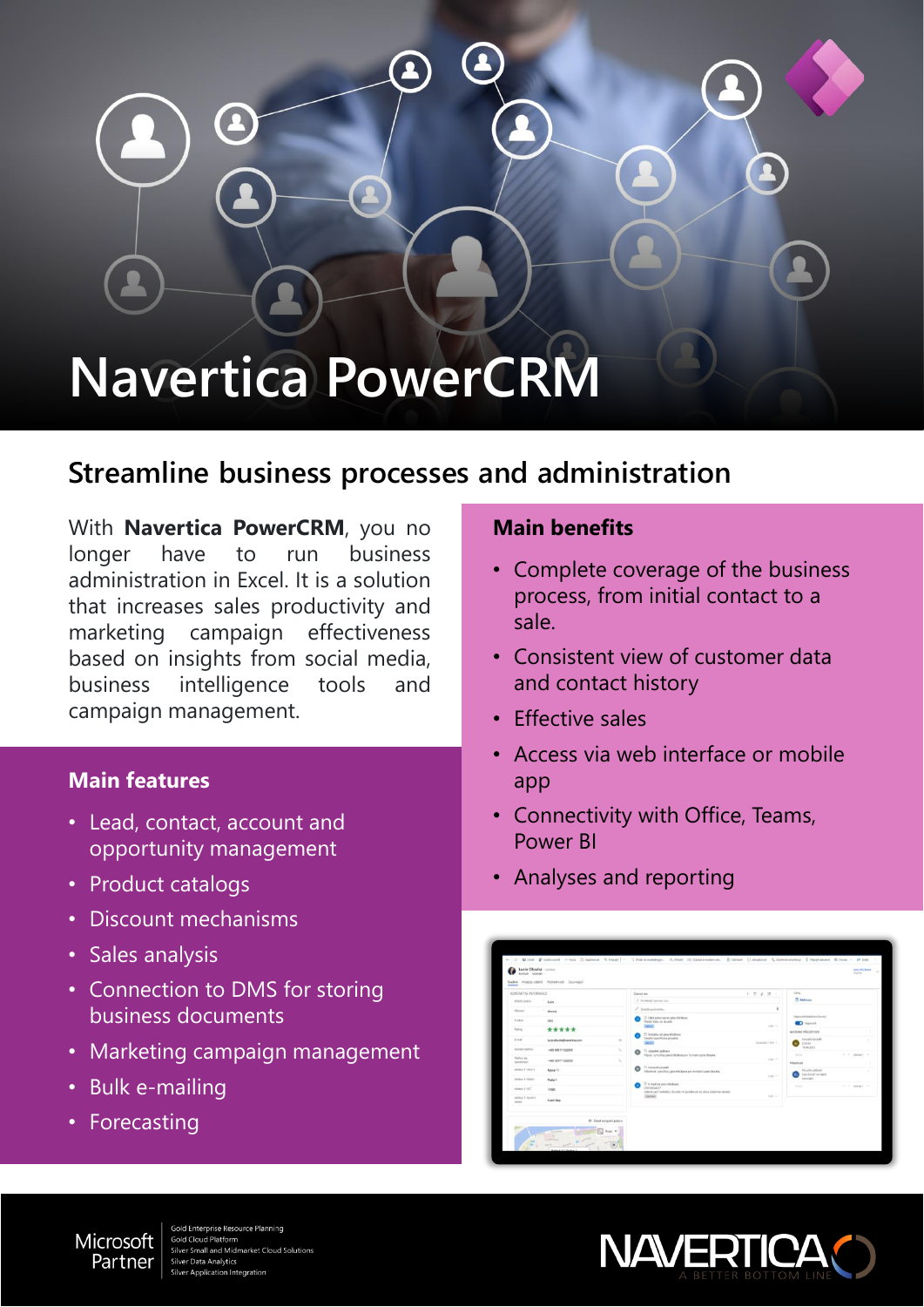

### **Customer management**

Have a **complete database** of contacts, leads and customers with all common data such as contact details, business information and address locations in one place. You can create contacts, business opportunities, addresses, shipping schedules, service incidents and more on the customer card. For existing and potential customers, keep a clear record of emails, calls, appointments, tasks or other activities. These can be recorded, and in the case of emails, also traced and synchronized with **Microsoft Outlook**.

# **Sales**

Cover the **entire sales process** from initial customer interest, through, opportunity identification to a sale. Within the opportunity, edit budgets, store quotes, draft contracts, set SLA mechanisms, etc. Within the opportunity, it is possible to create a structured offer from a product catalogue containing a complete list of delivered items, including prices and specifications. Simply insert the offer into a **document template with corporate graphics** and send it to the customer immediately. The email will then be registered including the customer's subsequent response.

# **Mobility**

You only need a web browser to use PowerCRM, so you can simply log in **from anywhere on any device**. To work from your phone or tablet, you can use the fully responsive app that allows you to upload images from your camera, record audio, scan business cards or start navigating to a client's address. **The app also works in offline mode**, and records are automatically synchronized when reconnected to the internet. It is also possible to integrate chat services such as WhatsApp or Viber into PowerCRM and thus keep complete communication in one place.

## **Effectiveness**

Thanks to **native integration** with Microsoft products, business document templates with custom graphics can be created from data. Key records in the solution can be published to a channel in Microsoft Teams, from where they can also be managed. Track an email, a meeting, a task, or create a business case from an email into PowerCRM **directly in Outlook**. This eliminates the need to copy and switch between applications. With a wide range of advanced filter options, you can create reports in a user-friendly way. Real-time data insights can be clearly visualized in dashboards and charts.



old Enterprise Resource Planning **Gold Cloud Platform** e Sesse Fletterm<br>er Small and Midmarket Cloud Solutions er Data Analytics